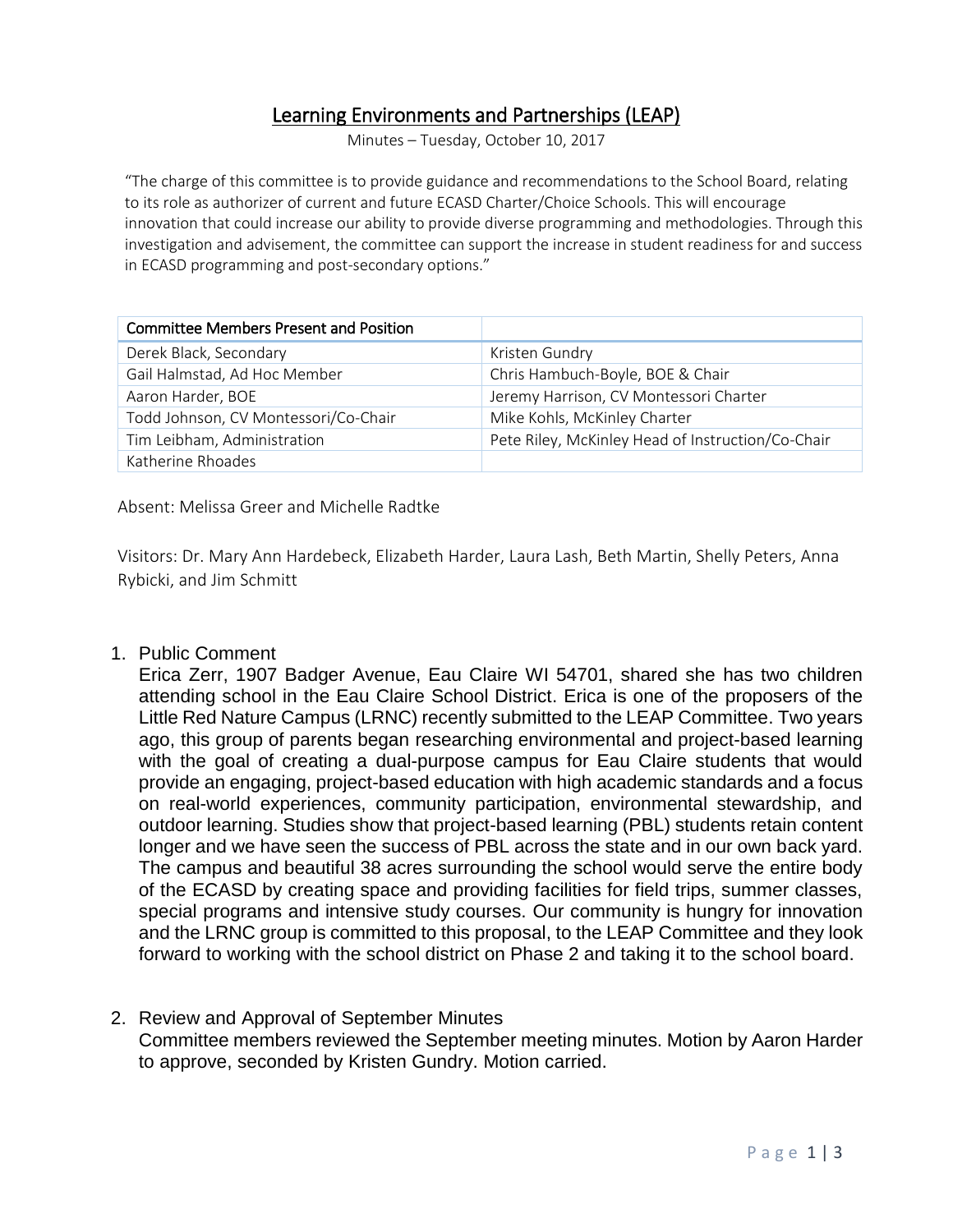3. Addition of New Certified Staff Member to Fill Vacancy

Amy Traynor, DeLong staff, has agreed to join the LEAP Committee. Motion by Jeremy Harrison, seconded by Derick Black to add Amy Traynor to the LEAP Committee replacing Joel Dimock. Motion carried. Welcome Amy Traynor!

## 4. Professional Development/Networking Opportunities

On Friday, October 13, Paula Kaiser from Epiphany Learning shared basics of personalized learning and programs that could be expanded. The staff development training was held at McKinley Charter School. Several principals and staff planned to attend.

Tim Leibham shared he was approached by CESA 10 to host their monthly Board of Control meeting. The Northstar Middle School Commons area has been reserved for Thursday, November 9 from 6:30 – 8:00 pm. The meeting will begin with a few short business items, then an overview of LEAP and IZ programs implemented so far, and lastly participants will proceed to the Arctic Zone classrooms. Amber Dernbach, Documentary Theatre, will attend with a few of her Memorial students as well as Bill Giese, In-Tech-Great, with several staff and students from Sam Davey Elementary. A committee member asked if it could be taped. Tim Leibham will investigate that option.

The Innovative Schools Network (ISN) approached Tim Leibham about hosting a PBL Pre-Flight one day workshop. If it is held in Eau Claire, we would have 20 spots available at no cost and if we have more we would get a reduced rate on the conference fee. The committee discussed various host sites and dates in February and March avoiding teacher conferences and IP days. Tim will talk with ISN about the issues and hopefully come up with a date that works best in late February/early March 2018.

5. LEAP Rules Update and Discussion – Dr. Hardebeck

The LEAP Rules were shared at an Executive Team meeting. One suggestion on #7 was to expand membership to include the Executive Director of Teaching & Learning. The committee discussed the role of the principal, school board and LEAP Committee. What if the staff at that school is not supportive? Is it different than other programs that are implemented at a school? How do we look to sustain a budget now and during the natural budgetary process? Would it be better to deal with a smaller group from this committee vs. the committee as a whole?

Dr. Hardebeck talked about the role of the principal as the instructional leader of the school and accountable for all that takes place in the building. She asked how and when does the principal become involved in the IZ and able to share concerns. Tim Leibham shared on the imaginative narrative the principal needs to sign and be aware of it, but in Step 2 we can implement more principal involvement. Tim will share the LEAP Rules with the principals for their input and discuss the communication process at the next LEAP Committee meeting.